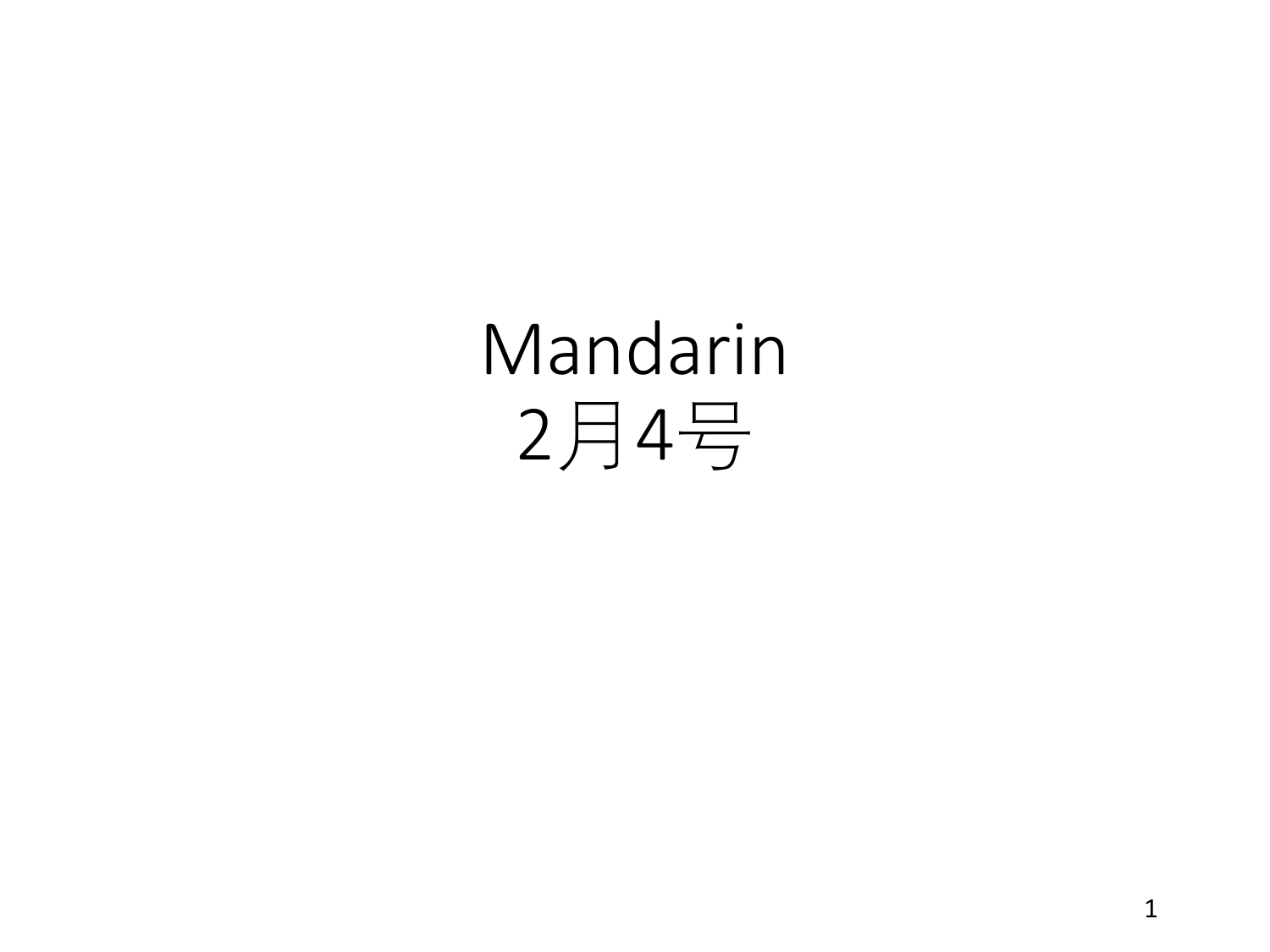#### 穿着 戴着

- He is wearing a coat
- He is wearing gloves
- She is wearing a jumper
- They are wearing scarves
- She is wearing trousers
- He is wearing sunglasses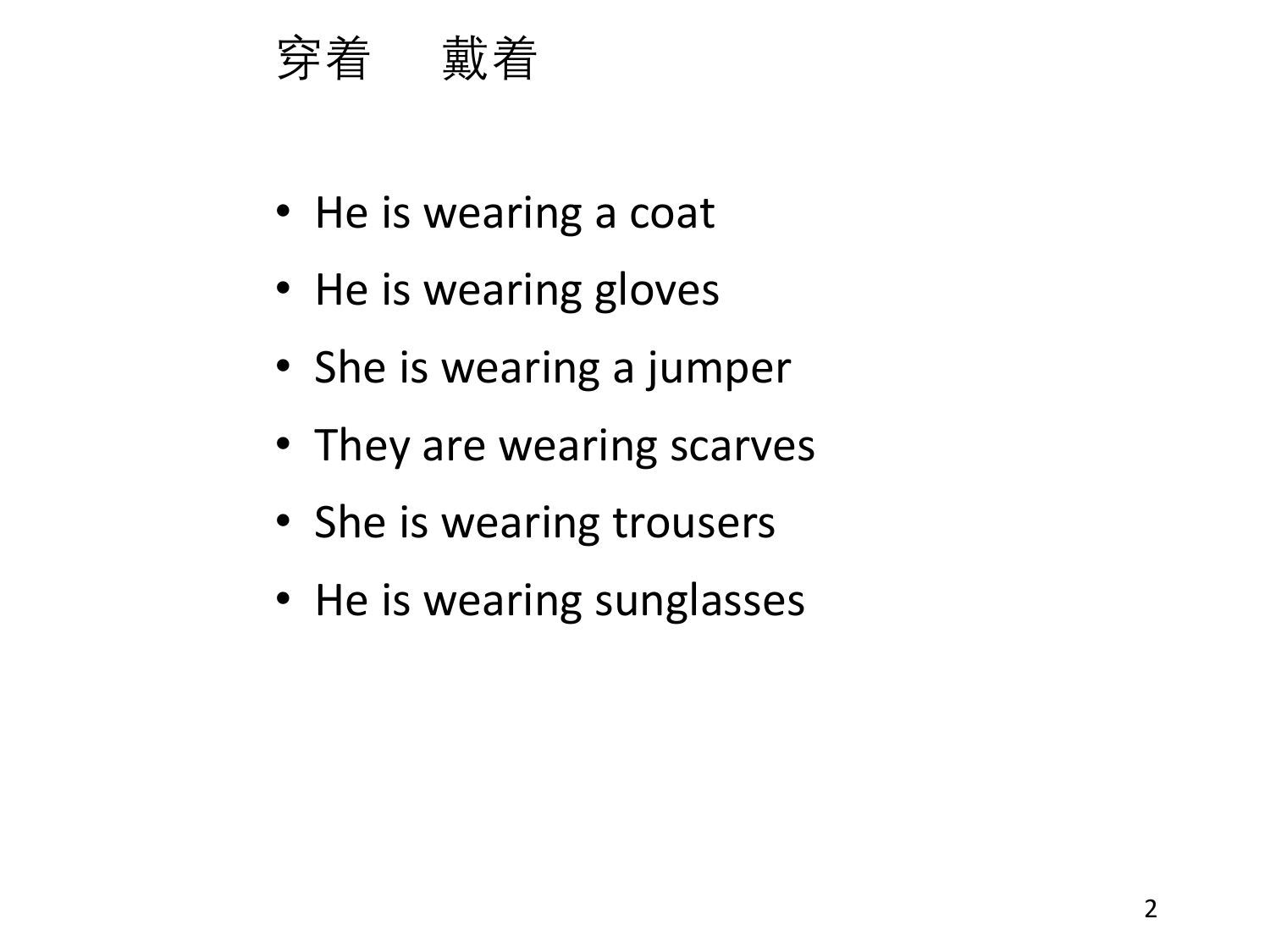### Characters for revision this week

| 1.  | Again, and also (you4)  |          |
|-----|-------------------------|----------|
| 2.  | Alcohol (jiu3)          |          |
| 3.  | <b>Book (shul)</b>      | $\cdots$ |
| 4.  | Can (hui4)              | $\cdots$ |
| 5.  | Capital (jingl)         | $\cdots$ |
| ó.  | Child radical (zi)      |          |
| 7.  | Chinese character (zi4) | $\cdots$ |
| 8.  | Cloud                   |          |
| 9.  | Company (sil)           |          |
| 10. | Company (work) (sil)    |          |
| 11. | Country (guo2)          |          |
| 12. | a dash, a dot (dian3)   |          |
| 13. | De (wo de)              |          |

| 40. | Many, much (duol)   |
|-----|---------------------|
| 41. | Master              |
| 42. | Measure word ge4    |
| 43. | Mother (mu3)        |
| 44. | Mountain (shan1)    |
| 45. | Mum (mal)           |
| 46. | North (bei3)        |
| 47. | Not (bu4)           |
| 48. | On/above (shang4)   |
| 49. | Outside (wai4)      |
| 50. | Part, section (bu4) |
| 51. | Peace (anl)         |
| 52. | Public (gongl)      |
|     |                     |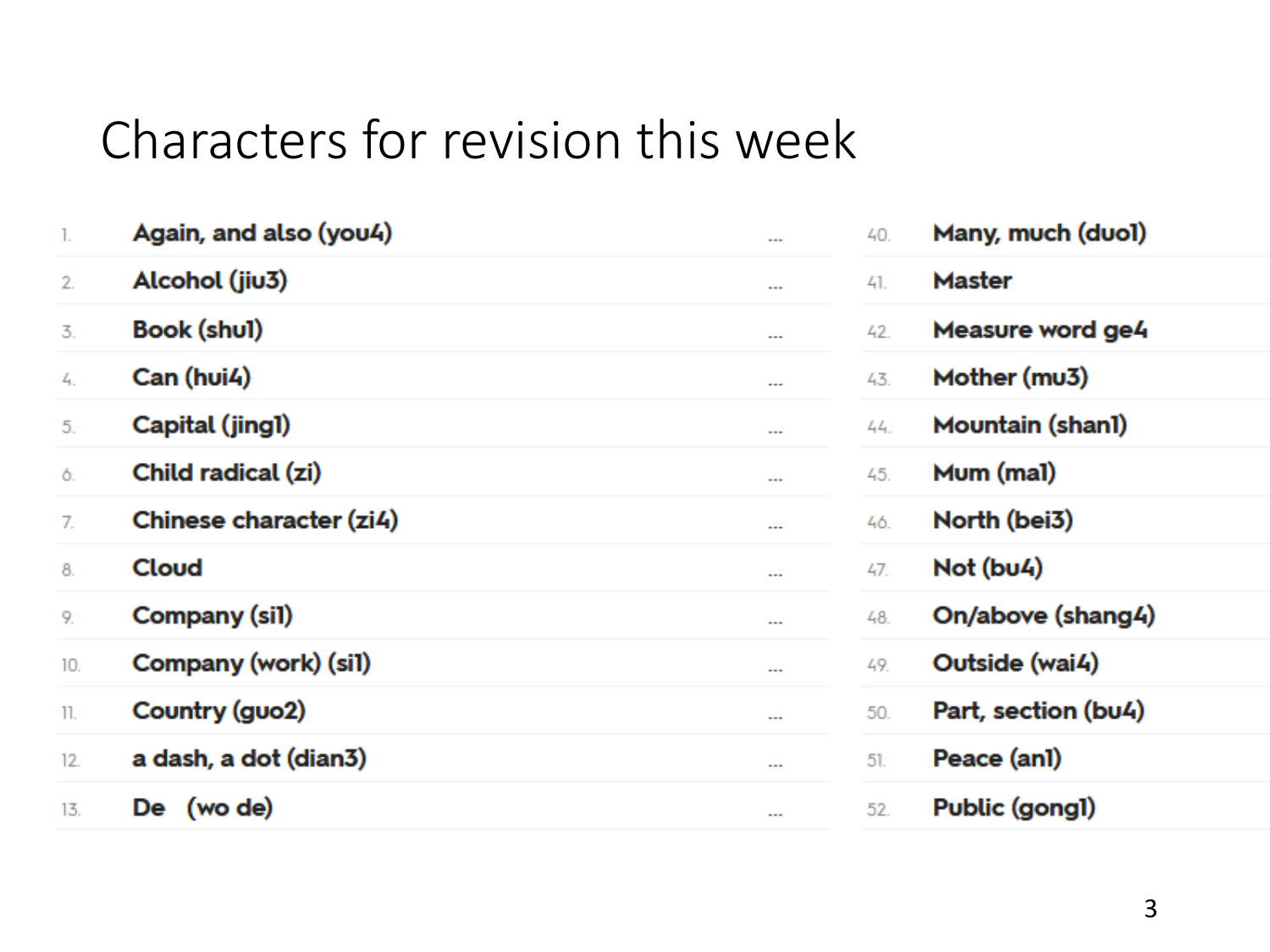## 写字

- 31. Peng2 (friend)
- 32. You3 (friend)
- 33. De (grammar word)
- 34. to eat (chi1)
- 35. Energy (qi4)

36. Steam (qi)

 $\Box \overleftarrow{Z}$  – to eat. Relate to the character for energy:  $q$ i $4 \in$  $\pm$ 气 – produce energy = to get angry sān diǎn shuī 三点水 If you add water, you get steam: 汽 汽水 – fizzy drink, soda 汽车 – steam vehicle = car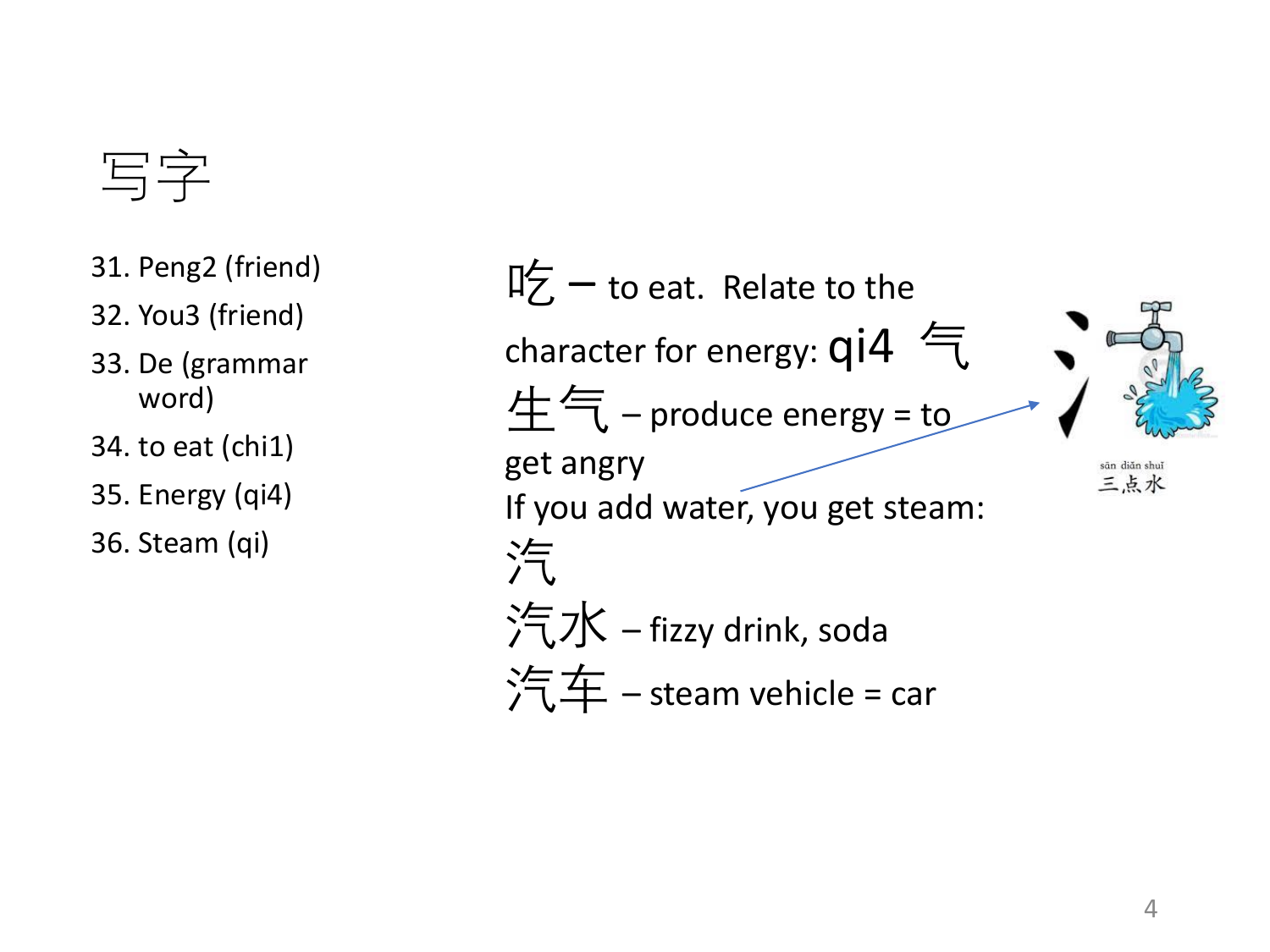# Writing lines : Write the following in characters – as many times as possible

- **Měi gè yīshēng yào zhù zài běijīng**
- **Wǒ zài zhǎo zhè ge zì**
- **tāmen yào zǒu lù qù gōngsī**
- Wǒ de shǒujī zài nǎ'er? Zài nà.
- Wǒ de tóngxué yě zài shànghǎi gōngzuò
- Tāmen jǐ diǎn yào huí lái?
- Wǒ de tóngxué ài zhōngguó cài
- Wǒ ài nà běn shū
- Nǐ jǐ diǎn huí lái?
- Tāmen bā diǎn shàng xué
- Wǒ bā diǎn qǐ chuáng
- New
- Wǒ yào chī zhōngguó cài (I want to eat Chinese food)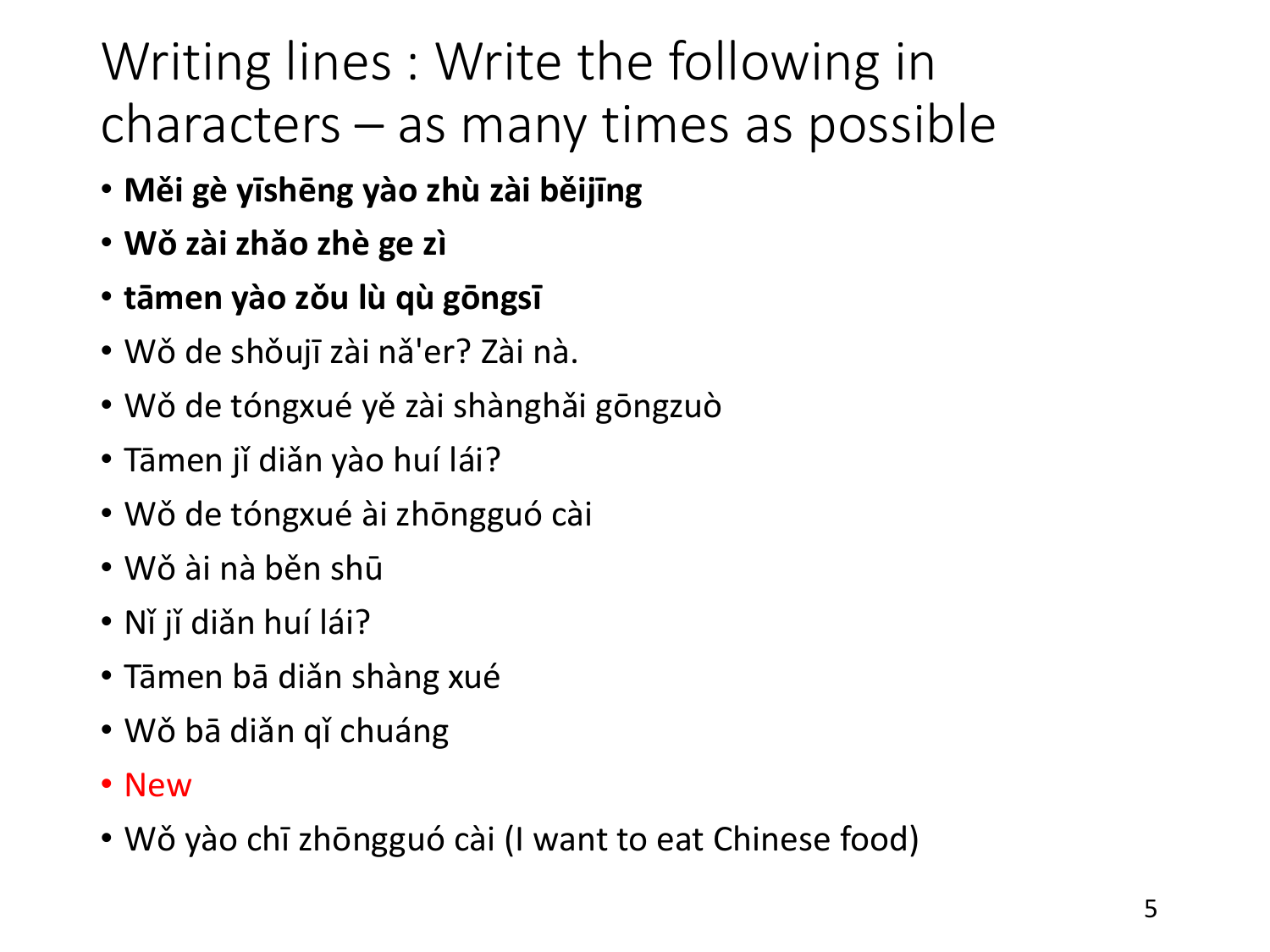

- Review all notes
- Revise characters see the ones I've put up for revision on page 3
- Note the new writing sentence on page 5
- See the next page for the video and a translation